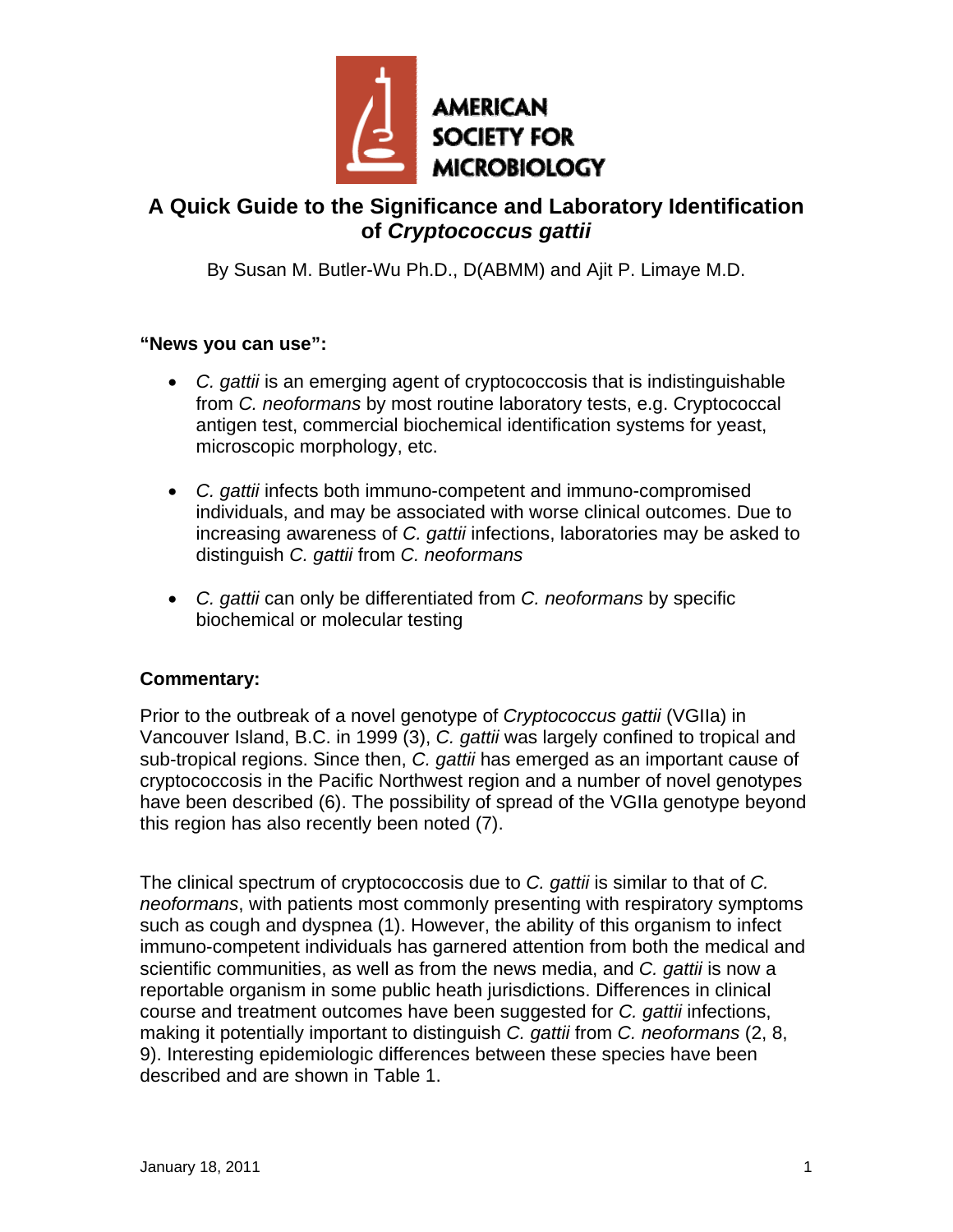Key laboratory differences and similarities between *C. gattii* and *C. neoformans* are shown in Table 2. Biochemical differentiation of *C. gattii* isolates is based on the ability of *C. gattii,* but not *C. neoformans*, to utilize glycine as a sole carbon and nitrogen source in the presence of canavanine. Thus, *C. gattii* will grow on Canavanine Glycine Bromothymol blue (CGB) agar, turning the medium from green to blue; isolates of *C. neoformans* will not. This medium is commercially available, but is also inexpensive and relatively simple to prepare (5). However, CGB agar needs to be incubated for up to 5 days at 30°C, impacting the turnaround-time of results. Only presumptive isolates of *C. neoformans/gattii (*i.e. *Cryptococcus* isolates confirmed to be positive for melanin production using Caffeic acid disks or Birdseed agar) should be tested on CGB agar as other yeasts can also be CGB-positive, but will be negative for melanin production e.g. *C. laurentii*, *Trichosporon mucoides* (4).

For laboratories with DNA sequencing capabilities, commonly used molecular targets for the detection of fungi from sterile sites by universal PCR (e.g. 28S rDNA) may fail to differentiate between these two species, depending on the region that is sequenced. However, a number of molecular targets have been described that successfully differentiate *C. gattii* from *C. neoformans*. These include the D2 region of 28S rDNA, the rDNA IGS region, and *CAP59* (4). Although PCR-based methods have a rapid turn-around-time, they are expensive and beyond the capabilities of most laboratories, but are available as commercial reference laboratory tests. Because serological testing of isolates to differentiate *C. gattii* (serotypes B and C) from *C. neoformans* (serotypes A and D) is no longer commercially available, laboratories must choose between a biochemical or molecular approach, or a combination thereof, to differentiate these species.

Increasing awareness of *C. gattii* amongst clinicians and the public health community poses a challenge for laboratories. Laboratories should recognize that *C. gattii* cannot be differentiated from *C. neoformans* by conventional laboratory methods, and should therefore consider implementation of specific testing for *C. gattii (as described above)*. If such an approach is not feasible, laboratories should instead consider pursuing definitive identification at an appropriate reference laboratory.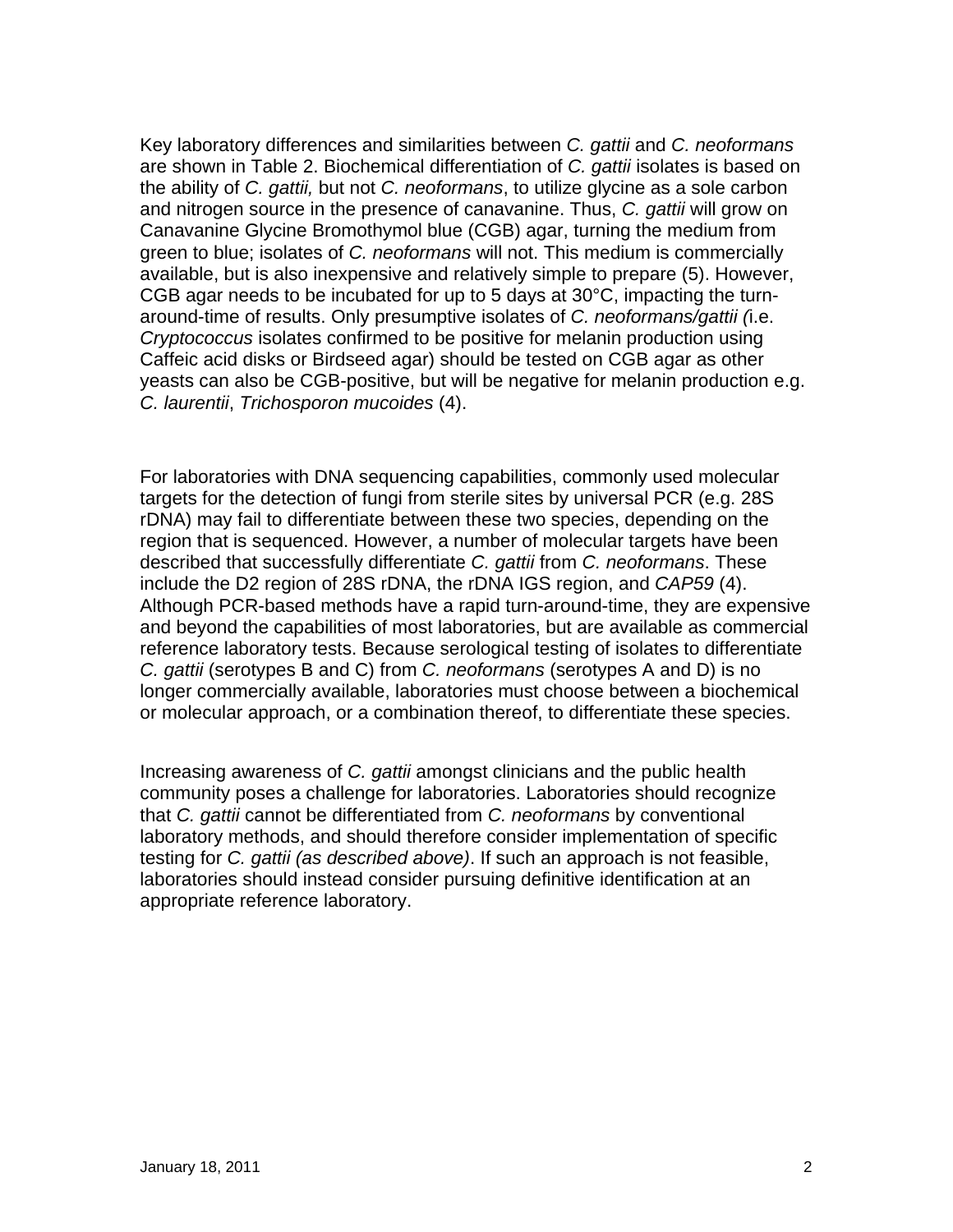Table 1. Epidemiological and clinical differences between *C. gattii* and *C.* 

*neoformans*

| <b>Characteristic</b>      | Cryptococcus gattii           | <b>Cryptococcus neoformans</b> |
|----------------------------|-------------------------------|--------------------------------|
| <b>Ecological Niche</b>    | Eucalyptus trees; Native      | <b>Bird Guano</b>              |
|                            | trees of the Pacific NW (e.g. |                                |
|                            | Douglas fir)                  |                                |
| Location                   | Tropical & subtropical;       | Worldwide                      |
|                            | Pacific NW; possibility for   |                                |
|                            | further spread                |                                |
| Immune Status of Host      | Immuno-competent (>50%)       | Immuno-compromised (>80%)      |
| <b>Lung Manifestations</b> | Commonly nodules              | <b>Commonly infiltrates</b>    |
| <b>Brain Lesions</b>       | More common                   | Less common                    |
| Hospital Stay and          | Longer                        | Shorter                        |
| <b>Duration of Therapy</b> |                               |                                |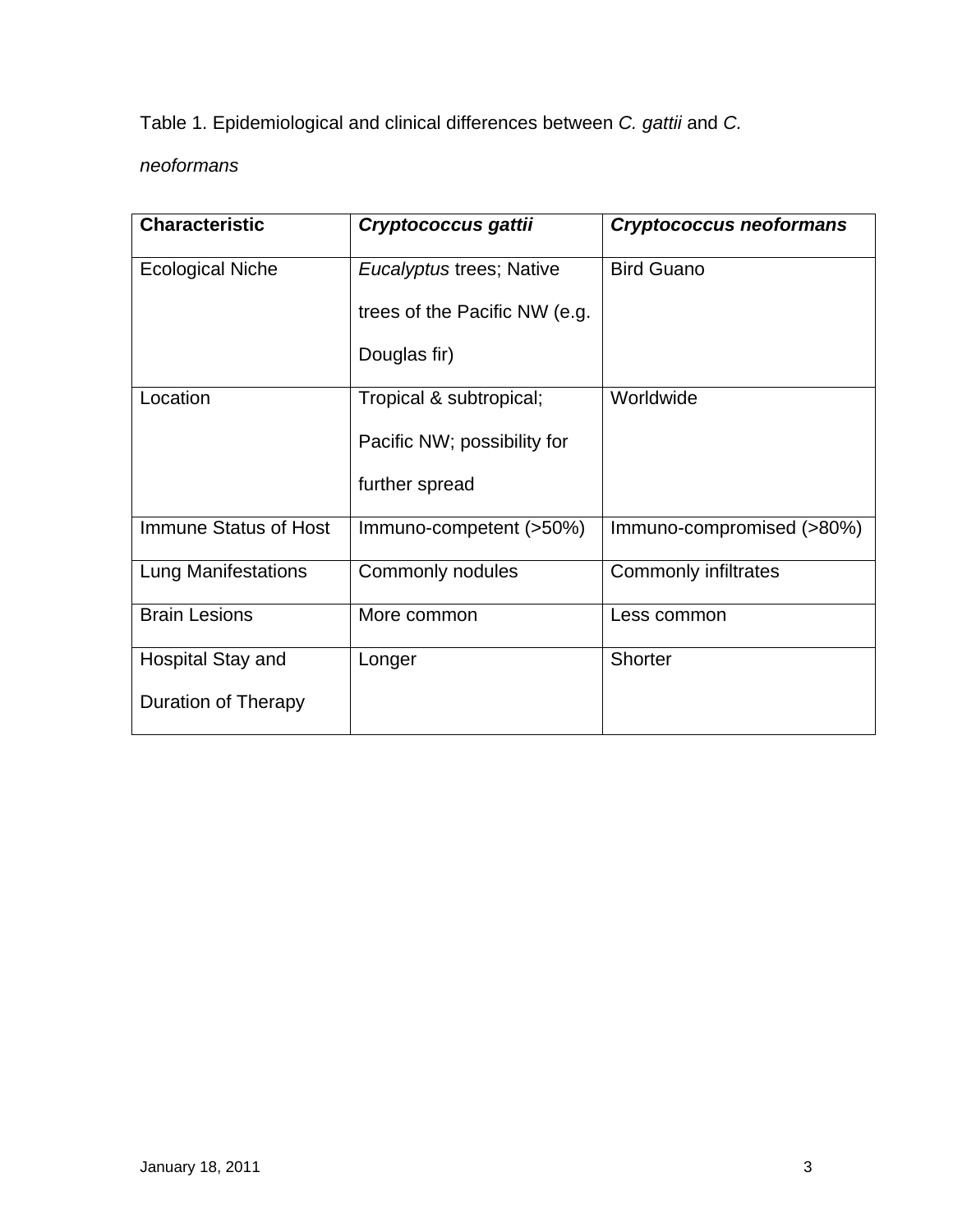| <b>Test</b>                   | <b>Differentiates</b>   | Does not differentiate        |
|-------------------------------|-------------------------|-------------------------------|
| Serum tests:                  |                         |                               |
| a) Cryptococcus               |                         | X (positive for both species) |
| antigen                       |                         |                               |
| b) $\beta$ -1-3-D-glucan      |                         | X (negative for both species) |
| Direct specimen stains:       |                         |                               |
| a) Gram                       |                         | Χ                             |
| India Ink<br>b)               |                         | Χ                             |
| c) Calcofluor                 |                         | Χ                             |
| Mucicarmine<br>d)             |                         | X                             |
| <b>GMS</b><br>e)              |                         | X                             |
| Appearance:                   |                         |                               |
| a) Colony                     |                         | X                             |
| morphology                    |                         |                               |
| b) Cornmeal-Tween             |                         | X                             |
| 80 morphology                 |                         |                               |
| c) Temperature and            |                         | X                             |
| media                         |                         |                               |
| requirements                  |                         |                               |
| <b>Commercial biochemical</b> |                         | X                             |
| identification systems        |                         |                               |
| e.g. VITEK 2 ID-YST,          |                         |                               |
| MicroScan                     |                         |                               |
| <b>Biochemical tests:</b>     |                         |                               |
| a) Urease                     |                         | X (positive for both species) |
| b) Melanin                    |                         | X (positive for both species) |
| production                    |                         |                               |
| (phenyloxidase)               |                         |                               |
| c) CBG agar                   | X                       |                               |
| Serological typing of         | X (no longer            |                               |
| isolates                      | commercially available) |                               |
| <b>PCR</b>                    | X (target-dependent)    |                               |

Table 2. Laboratory tests for the differentiation of *C. gattii* from *C. neoformans*